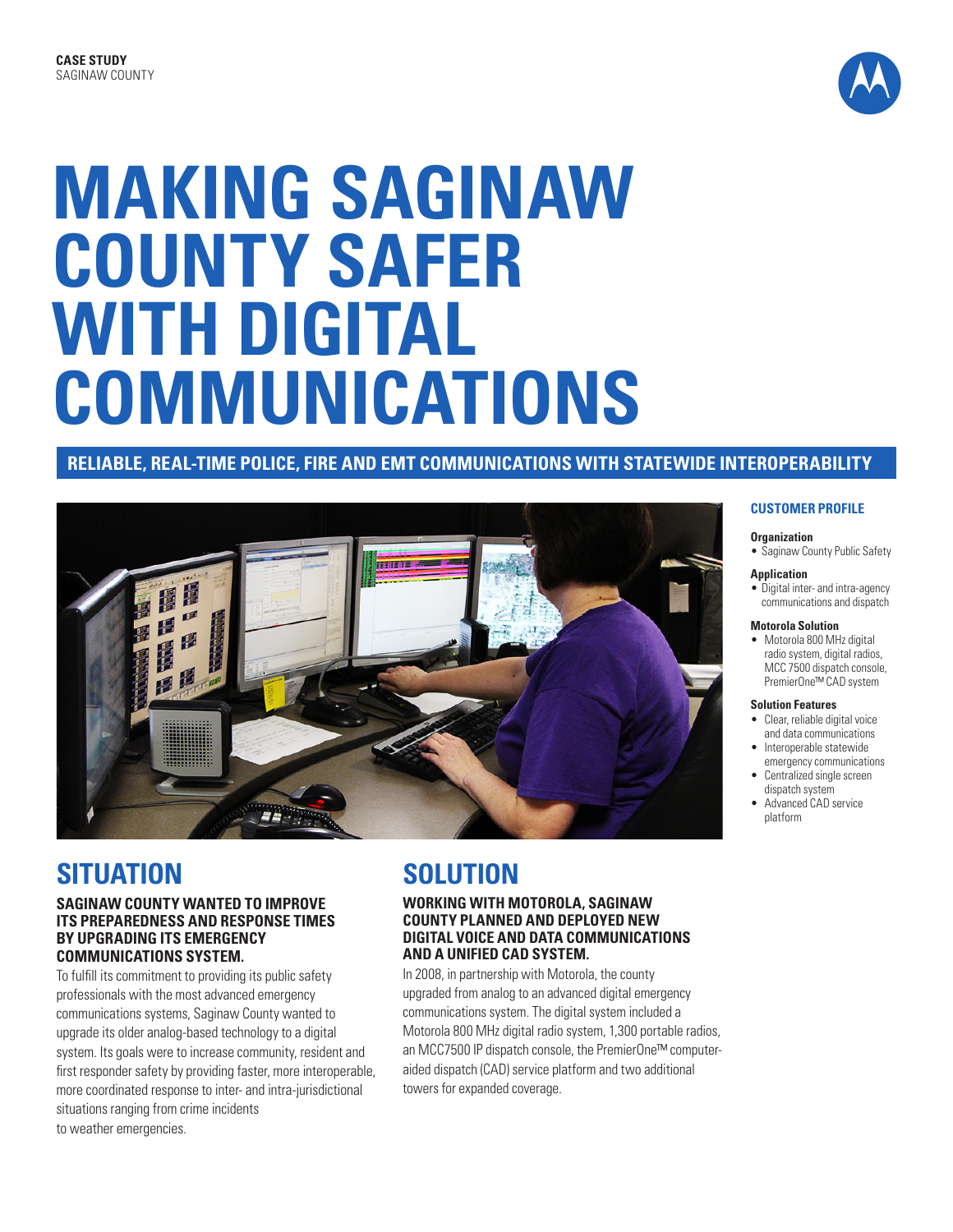# **RESULT**

#### **SAGINAW COUNTY PUBLIC SAFETY AGENCIES NOW SAFEGUARD RESIDENTS WITH INSTANT COUNTYWIDE VOICE AND DATA COMMUNICATIONS, AS WELL AS RELIABLE INTEROPERABLE COMMUNICATIONS WITH OTHER JURISDICTIONS.**

The upgrade from analog to digital communications has resulted in improved preparedness and faster response to emergency situations of all kinds, increasing the safety of residents and the protection of property throughout the county. Its digital system also enabled Saginaw County to communicate and coordinate with neighboring jurisdictions, and become part of the state of Michigan's digital platform, allowing real-time communication with various state agencies as well being able to take advantage of the state's network maintenance and support services.

# **INTEROPERABLE DIGITAL COMMUNICATIONS ACHIEVED**

With just over 200,000 residents, Saginaw County is situated near Saginaw Bay on the thumb of the "catcher's mitt" that forms the shape of Michigan. Over the years, the city and county have been undergoing a major transition period. As the years turned into decades, Saginaw County public safety professionals have been forced to deal with dangerous and difficult challenges that ranged from growing crime rates to an increasing number of weather-related emergencies.

For police, fire and EMS departments, these issues were made even more challenging due to its older analog-based communications system that too often provided slow, inconsistent performance, audio quality issues, dead zones and short range.

#### **THE NEED TO UPGRADE**

The limitations these analog issues placed on first responders were serious. When police officers needed to pick up and transport prisoners from another county, for example, they were traveling beyond the reach of their

mobile radios. When a three- or four-alarm fire was raging in an industrial warehouse or residential apartment building, fire fighters lacked the real-time communications to quickly call neighboring jurisdictions for assistance. If a suspect in an armed robbery led law enforcement on a chase that crisscrossed city and county lines, lack of interoperable communications made jurisdictional coordination and responsibility for his capture confusing and inefficient.

#### **DEAD ZONES AND GARBLED VOICES**

When Don Pussehl, Jr., Saginaw Township's Chief of Police, was a young police officer in the department, he experienced those challenges first hand. He remembers having just four radio channels, and transmissions using the old analog system were often garbled and impossible to understand. There were also many "dead zones," such as in hospitals, malls and rural areas. "If an officer had to leave the county to participate in an investigation," Pussehl recalls, "he'd get maybe 30 to 40 miles outside Saginaw County and lose all radio communication."

#### **DISPATCH COMMUNICATIONS ISSUES**

In Saginaw County, a Central Dispatch Center has responsibility for fielding all emergency calls and dispatching public safety personnel for every emergency in the county. Law enforcement, fire, emergency medical services and the road commission each play an integral part in this fluid call and response process that ensures citizen safety.

"Before the mid-1990s, we didn't have unified radio dispatch," says Tom McIntyre, executive director of Saginaw County Central Dispatch. "People went out and bought their own radios and used their own frequencies." Today, things have changed significantly. The system currently handles about 370,000 calls each year with only 30 dispatchers, which means they have to be highly productive in very stressful situations. Adding to the stress was inadequate radio coverage and poor audio quality when first responders and dispatchers tried to communicate during emergencies. With clear and instant communications crucial in all types of emergencies, Saginaw County realized they needed to switch to a digital communications system.

"If an officer had to leave the county to participate in an investigation, he'd get maybe 30 to 40 miles outside Saginaw County and lose all radio communication."

– Don Pussehl, Jr., Chief of Police, Saginaw Township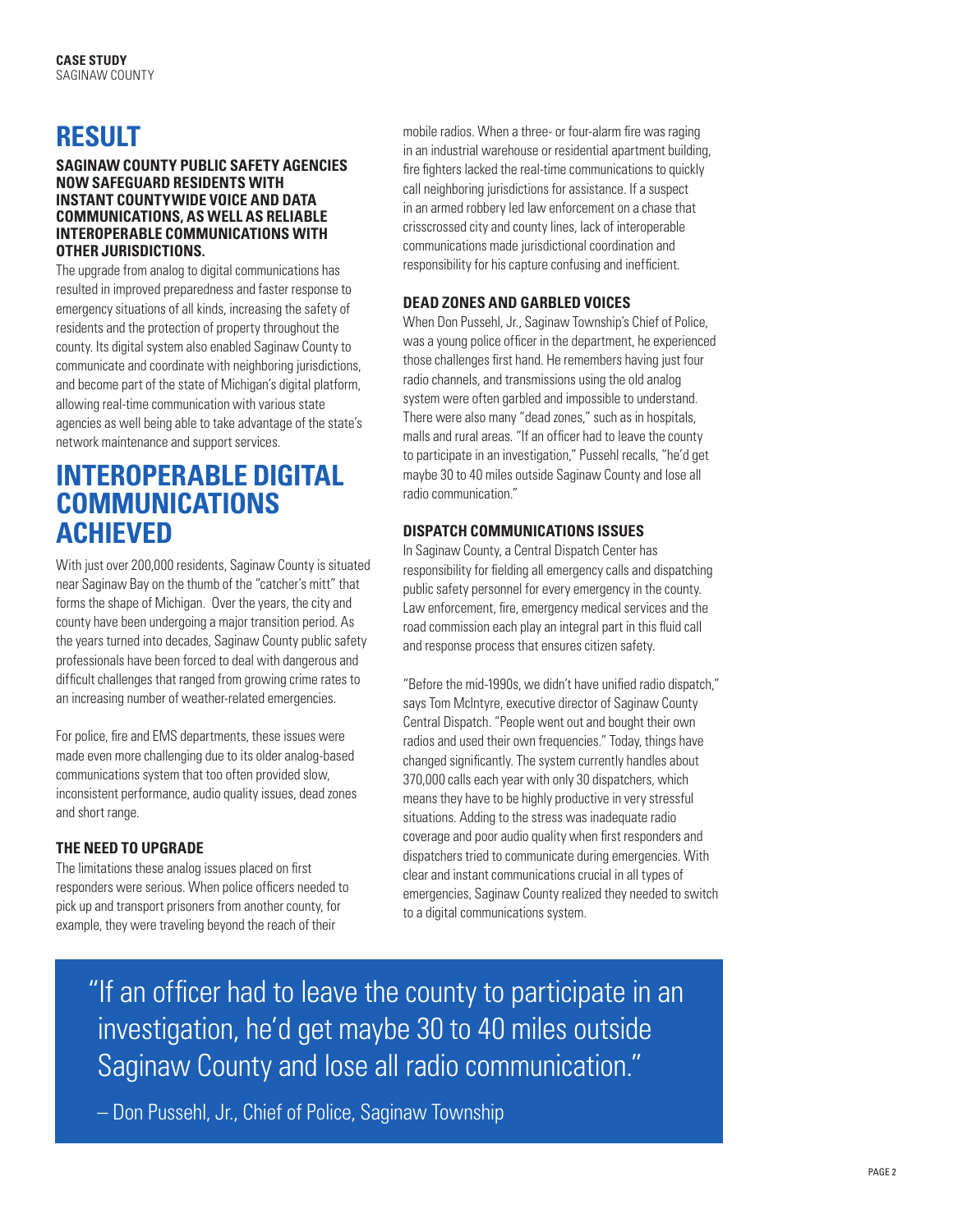#### **THE DIGITAL DIFFERENCE**

The county's move into the digital age began in 2008 with the upgrade to a Motorola digital emergency communications system. The new digital technology included a Motorola 800 MHz digital radio system, 1,300 portable radios, the MCC7500 IP digital dispatch console and one of the first installations of the Motorola PremierOne™ CAD service platform. At the same time, the county expanded its radio coverage with the addition of two additional towers.

"With digital technology, I now have a portable radio that can communicate anywhere in the state of Michigan," explains Pussehl. "I can switch to thousands of talk groups. I can even communicate with the state police if I come across something that requires my assistance." The public safety department is very pleased with the system's performance. Pussehl says, "The system doesn't go down. We don't have dropped calls. We have clear communication, the ability for wider radio coverage and total reliability." He adds that they've exceeded the life expectancy of their equipment by years, saving taxpayer money.

#### **STATEWIDE INTEROPERABILITY**

A year after deploying its digital emergency technology, Saginaw County migrated the system to the state of Michigan's digital platform. This permits communications among different agencies throughout the state and offers the benefit of maintenance and support services delivered by the state. The Motorola/state collaboration is a winning combination that increases public safety by delivering interoperability, emergency coordination and communication among local, regional and statewide agencies.

#### **ASSURING FIRE FIGHTING RELIABILITY**

Saginaw County's digital emergency communication system is as productive for fire fighters and emergency medical personnel as it is for police officers. Bridgeport Township Fire Chief, Pat Nelson, who oversees personnel responding to 1,000 incidents per year, expresses appreciation for the system's reliability. A former executive in information systems management, Nelson also manages the township's information systems.

To relieve some initial concerns about the system's capabilities, Motorola sent an engineer to ride along with law enforcement and fire representatives. "We checked every square mile in the county," Nelson says. "They went to all the buildings and areas where we knew there were problems with dead zones. The coverage was just outstanding."

**"(Motorola helped us check) every square mile in the county. They went to all the buildings and areas where we knew there were problems with dead zones. The coverage was just outstanding."**

- Pat Nelson Fire Chief Bridgeport Township

"Before the mid-1990s, we didn't have unified radio dispatch. People went out and bought their own radios and used their own frequencies.

– Tom McIntyre Executive Director, Central Dispatch Center